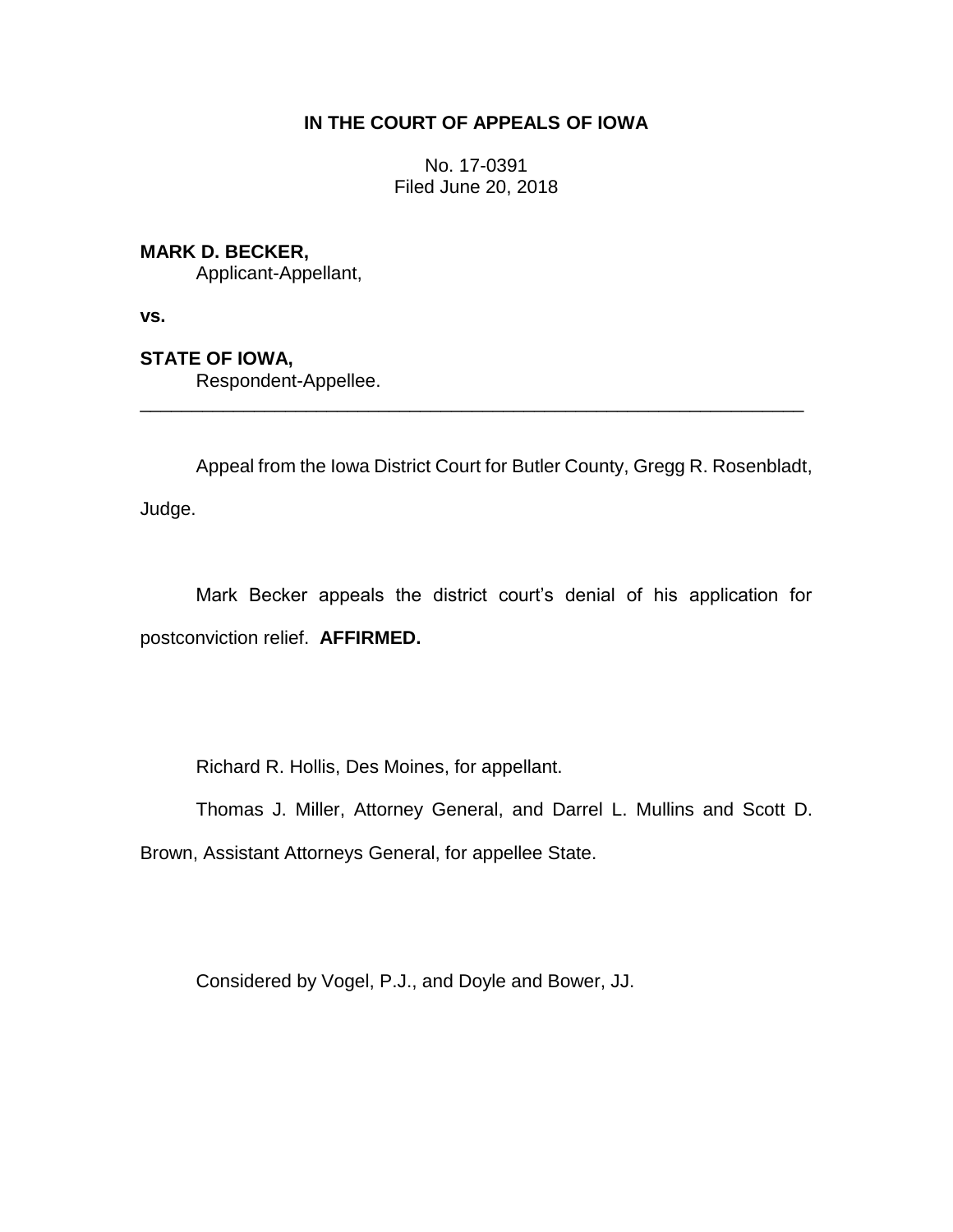#### **BOWER, Judge.**

 $\overline{a}$ 

Mark Becker appeals the district court's denial of his application for postconviction relief (PCR). Becker claims trial counsel was ineffective for failing to file a motion for change of venue. He also claims postconviction counsel was ineffective for failing to present evidence of pretrial publicity or introduce trial counsel's file regarding pretrial publicity. Finally, Becker claims both trial and postconviction counsel were ineffective for failing to challenge the amount of restitution.<sup>1</sup> We find trial counsel was effective but preserve Becker's claim that PCR counsel was ineffective for further hearing.

### **I. Background Facts and Proceedings**

Becker suffered from paranoid schizophrenia and had instances of violent behavior when not properly medicated. On June 24, 2009, Becker shot and killed Ed Thomas in front of numerous witnesses. Trial counsel pursued an insanity defense, realizing the evidence of the murder itself was overwhelming.

Because of Thomas's standing in the community there were concerns regarding pretrial publicity. The State made a conditional motion for change of venue in the event the county was so prejudiced as to create a substantial likelihood the trial would not be fair and impartial, which trial counsel did not resist. Venue was not changed, and a jury was selected. Becker was found guilty on March 2, 2010.

Becker appealed, but his conviction was affirmed both by our court and our supreme court. *See State v. Becker*, 818 N.W.2d 135, 163 (Iowa 2012) (overruled

Becker submitted a pro se brief as well but cites no legal authority. We find this constitutes a waiver of the issues raised in the brief. *See* Iowa R. App. P. 6.14(1)(c).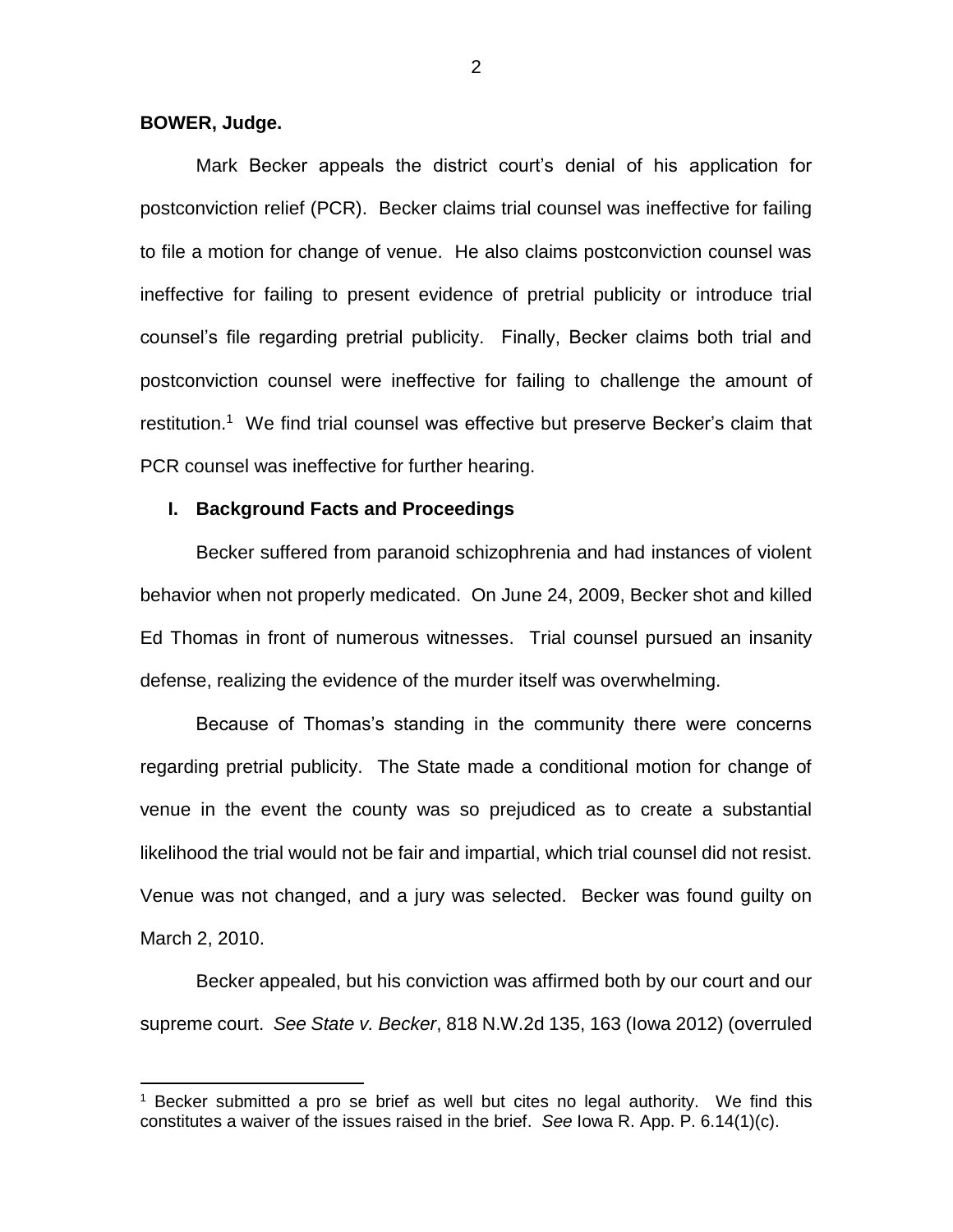on other grounds by *Alcala v. Marriott Int'l Inc*., 880 N.W.2d 699, 708 (Iowa 2016)); *see also State v. Becker*, No. 10-0631, 2011 WL 3925431, at \*8, \*10 (Iowa Ct. App. Sept. 8, 2011). Becker then filed an application for postconviction relief August 7, 2015. The application was denied by the district court and Becker now appeals.

### **II. Standard of Review**

"The standard of review on appeal from the denial of postconviction relief is for errors at law." *McLaughlin v. State*, 533 N.W.2d 546, 547 (Iowa 1995). However, "[w]hen there is an alleged denial of constitutional rights, . . . we make our own evaluation of the totality of the circumstances in a de novo review." *Id*. Claims of ineffective assistance of counsel are reviewed de novo. *Ledezma v. State*, 626 N.W.2d 134, 141 (Iowa 2001). "To prevail on a claim of ineffective assistance of counsel, the [defendant] must demonstrate both ineffective assistance and prejudice." *Id*. at 142. "If the claim lacks prejudice, it can be decided on that ground alone without deciding whether the attorney performed deficiently." *Id*. Both elements must be proved by a preponderance of the evidence. *Jones v. State*, 479 N.W.2d 265, 272 (Iowa 1991).

Becker asks us to establish a rule that violation of Iowa Rule of Professional Conduct 32.1.1, regarding competent representation, should be considered a breach of duty, and therefore ineffective assistance of counsel, which would satisfy the first element of the test. However, our supreme court has found "an ethical violation [does not] always mean that ineffective assistance has [ ] occurred." *State v. Clay*, 824 N.W.2d 488, 502 (Iowa 2012). We decline to establish such a rule.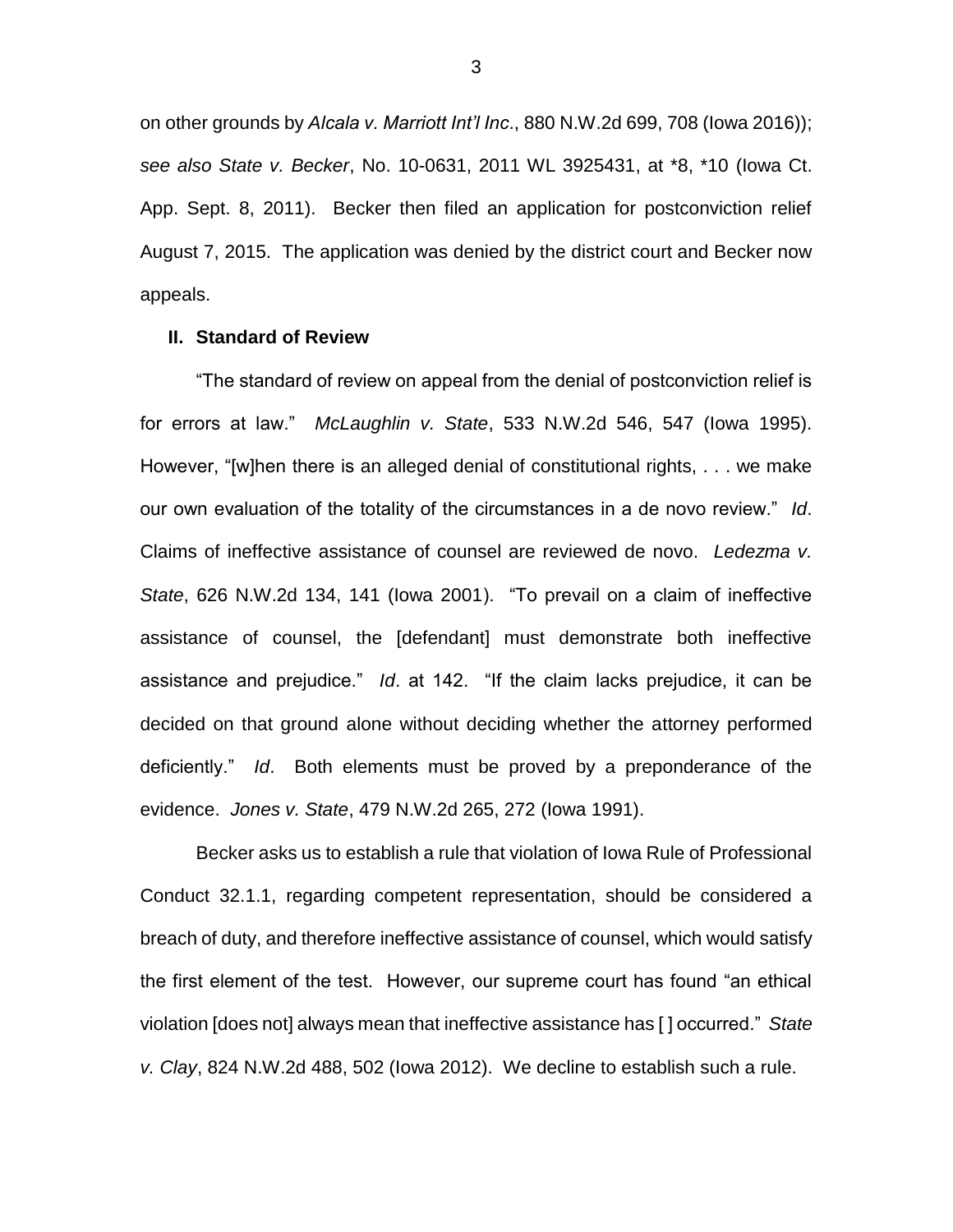Becker raises his ineffective assistance claims under both the federal and state constitutions. However, "when the parties have not argued that our analysis under the Iowa Constitution should differ from our analysis under the Federal Constitution, we decline to apply divergent analyses." *Nguyen v. State*, 878 N.W.2d 744, 757 (Iowa 2016).

Orders for restitution are reviewed for the correction of errors at law. *State v. Jenkins*, 788 N.W.2d 640, 642 (Iowa 2010). We will affirm the district court if the order is supported by substantial evidence. *Id.*

## **III. Ineffective Assistance of Trial Counsel**

Becker claims trial counsel was ineffective for failing to file a motion for change of venue due to pretrial publicity. Becker claims sympathy for Thomas and Thomas's standing in the community was so great as to prejudice any possible jury pool against him. He also points to the State's conditional motion for change of venue and request for trial counsel to make a record of the reasons for not filing a change of venue motion.

Trial counsel was aware of the pretrial publicity surrounding the case. Trial counsel discussed the issue of venue with other lawyers. At the postconviction hearing, trial counsel testified the nature of the publicity influenced her decision not to change venue. Media coverage noted witnesses who said Becker appeared to be insane, and the families of Becker and Thomas "tried to remain friends" and "the Thomas family actually reached out to the Becker family to request prayer, to request understanding for" the Beckers.

"Miscalculated trial strategies and mere mistakes in judgment normally do not rise to the level of ineffective assistance of counsel." *Ledezma*, 626 N.W.2d at